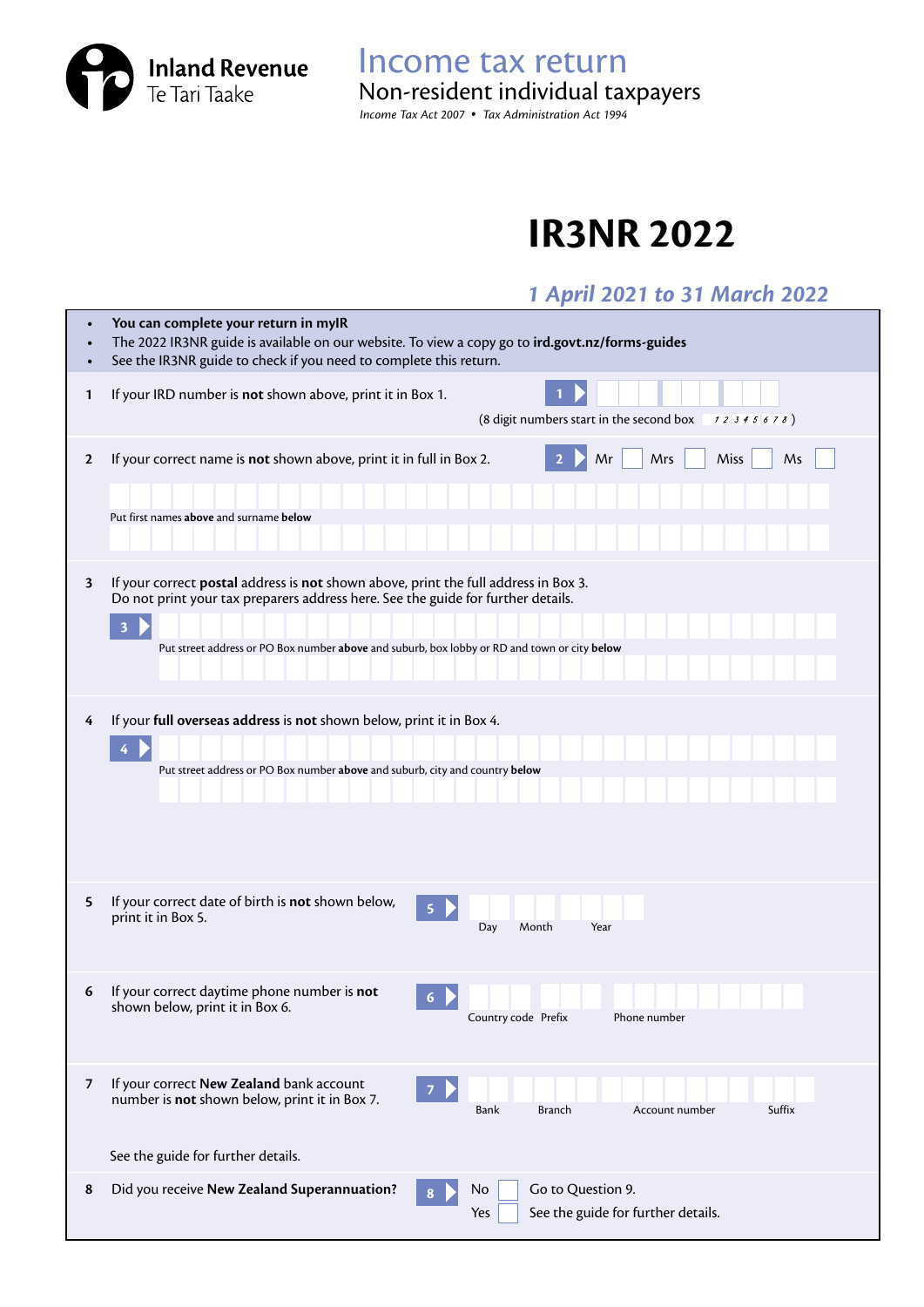|    | <b>Non-resident passive income</b>                                                                                                                                                                                                                                                          |            |                                                             |                                                                    |                                                                  |  |  |
|----|---------------------------------------------------------------------------------------------------------------------------------------------------------------------------------------------------------------------------------------------------------------------------------------------|------------|-------------------------------------------------------------|--------------------------------------------------------------------|------------------------------------------------------------------|--|--|
| 9  | Did you have any New Zealand interest paid or credited to you? Include any interest from partnerships and trusts.<br>Keep your interest statements or certificates.                                                                                                                         |            |                                                             |                                                                    |                                                                  |  |  |
|    | No<br>Go to Question 10.<br>Yes                                                                                                                                                                                                                                                             |            | Print the details below. See the guide for further details. |                                                                    |                                                                  |  |  |
|    | Do not include any interest subject to approved issuer levy. See the guide for further details.<br>If you have income from a PIE see the guide for further details.                                                                                                                         |            |                                                             |                                                                    |                                                                  |  |  |
|    | Name of payer                                                                                                                                                                                                                                                                               | <b>RWT</b> |                                                             | Gross interest                                                     |                                                                  |  |  |
|    |                                                                                                                                                                                                                                                                                             | \$         |                                                             | \$                                                                 |                                                                  |  |  |
|    |                                                                                                                                                                                                                                                                                             | \$         |                                                             | \$                                                                 |                                                                  |  |  |
|    |                                                                                                                                                                                                                                                                                             | \$         |                                                             | \$                                                                 |                                                                  |  |  |
|    | <b>Total RWT</b><br>9A                                                                                                                                                                                                                                                                      |            | \$<br>9Β                                                    | Total gross interest (if a loss, put a minus sign in the last box) |                                                                  |  |  |
|    | Work out the NRWT on your total interest from the rates given on                                                                                                                                                                                                                            |            | \$                                                          |                                                                    |                                                                  |  |  |
|    | our website ird.govt.nz/nrwt and print your answer in Box 9C.                                                                                                                                                                                                                               |            | 9C                                                          |                                                                    |                                                                  |  |  |
| 10 | Did you have any New Zealand dividends paid or credited to you? Include any dividends from partnerships and trusts.<br>Keep your dividend statements. Do not include fully imputed dividends where you have a 10% or greater direct voting<br>interest - see the guide for further details. |            |                                                             |                                                                    |                                                                  |  |  |
|    | Go to Question 11.<br>No<br>Yes                                                                                                                                                                                                                                                             |            | Print the details below. See the guide for further details. |                                                                    |                                                                  |  |  |
|    | If you have income from a PIE see the guide for further details.                                                                                                                                                                                                                            |            |                                                             |                                                                    |                                                                  |  |  |
|    | Name of company                                                                                                                                                                                                                                                                             |            | Dividend withholding tax                                    | Gross dividend                                                     |                                                                  |  |  |
|    |                                                                                                                                                                                                                                                                                             | \$         |                                                             | \$                                                                 |                                                                  |  |  |
|    |                                                                                                                                                                                                                                                                                             | \$         |                                                             | \$                                                                 |                                                                  |  |  |
|    |                                                                                                                                                                                                                                                                                             | \$         |                                                             | \$                                                                 |                                                                  |  |  |
|    | Total dividend credits                                                                                                                                                                                                                                                                      |            | Total gross dividends                                       |                                                                    |                                                                  |  |  |
|    | \$<br>10A                                                                                                                                                                                                                                                                                   |            | \$<br>10В                                                   |                                                                    |                                                                  |  |  |
|    | Work out the NRWT on your total dividends from the rates on                                                                                                                                                                                                                                 |            |                                                             |                                                                    |                                                                  |  |  |
|    | our website ird.govt.nz/nrwt and print your answer in Box 10C.                                                                                                                                                                                                                              |            | \$                                                          |                                                                    |                                                                  |  |  |
| 11 | Did you have any New Zealand royalties paid or credited to you? Include any royalties from partnerships and trusts.<br>Keep your royalty statements.                                                                                                                                        |            |                                                             |                                                                    |                                                                  |  |  |
|    | Go to Question 12.<br>No<br>Yes                                                                                                                                                                                                                                                             |            | Print the details below. See the guide for further details. |                                                                    |                                                                  |  |  |
|    | Total tax                                                                                                                                                                                                                                                                                   |            | Total gross royalties                                       |                                                                    |                                                                  |  |  |
|    | \$<br>11A                                                                                                                                                                                                                                                                                   |            | \$                                                          |                                                                    |                                                                  |  |  |
|    | Work out the NRWT on your total royalties from the rates on our<br>website ird.govt.nz/nrwt and print your answer in Box 11C.                                                                                                                                                               |            | \$                                                          |                                                                    |                                                                  |  |  |
|    | 12 Total tax credits and total NRWT                                                                                                                                                                                                                                                         |            |                                                             |                                                                    |                                                                  |  |  |
|    |                                                                                                                                                                                                                                                                                             |            | Total tax credits                                           |                                                                    |                                                                  |  |  |
|    | Add Boxes 9A, 10A and 11A. Print the total in Box 12A.<br>Copy this amount to Box 32E on page 5.                                                                                                                                                                                            |            | \$<br>12A                                                   |                                                                    |                                                                  |  |  |
|    |                                                                                                                                                                                                                                                                                             |            | <b>Total NRWT</b>                                           |                                                                    |                                                                  |  |  |
|    | Add Boxes 9C, 10C and 11C. Print the total in Box 12C.<br>Copy this amount to Box 32C on page 5.                                                                                                                                                                                            |            | \$<br>12 <sup>C</sup>                                       |                                                                    |                                                                  |  |  |
|    | <b>Other income</b>                                                                                                                                                                                                                                                                         |            |                                                             |                                                                    |                                                                  |  |  |
|    | 13 Did you receive New Zealand income with tax deducted? Show interest, dividends and royalties above. Do not include them here.                                                                                                                                                            |            |                                                             |                                                                    |                                                                  |  |  |
|    | Go to Question 14.<br>Yes<br>No                                                                                                                                                                                                                                                             |            | See the guide for further details.                          |                                                                    | Copy the details from your Summary of Income to the boxes below. |  |  |
|    | Total tax deductions                                                                                                                                                                                                                                                                        |            | Total gross income                                          |                                                                    |                                                                  |  |  |
|    | \$<br>13A                                                                                                                                                                                                                                                                                   |            | \$<br>13B                                                   |                                                                    |                                                                  |  |  |
|    |                                                                                                                                                                                                                                                                                             |            |                                                             |                                                                    |                                                                  |  |  |
|    |                                                                                                                                                                                                                                                                                             |            |                                                             |                                                                    |                                                                  |  |  |
|    |                                                                                                                                                                                                                                                                                             |            |                                                             |                                                                    |                                                                  |  |  |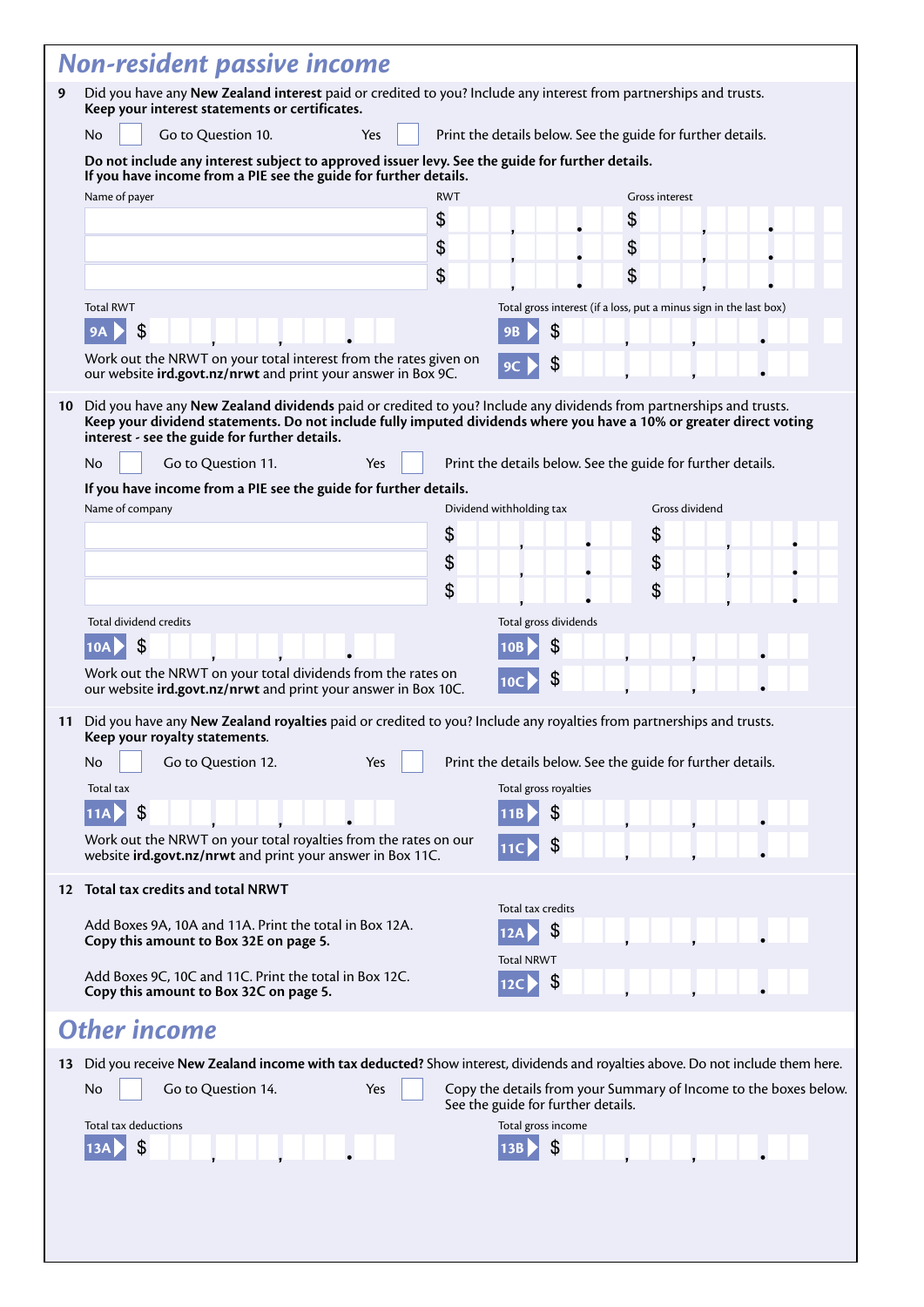|    | 14 Did you receive any taxable distributions from a Māori authority? Keep your distribution statement.                                                                                                                                                                                 |
|----|----------------------------------------------------------------------------------------------------------------------------------------------------------------------------------------------------------------------------------------------------------------------------------------|
|    | Yes<br>No<br>Go to Question 15.<br>Print the details below. See the guide for further details.                                                                                                                                                                                         |
|    | Total Māori authority credits<br>Total Māori authority distributions                                                                                                                                                                                                                   |
|    | \$<br>\$<br>14A                                                                                                                                                                                                                                                                        |
| 15 | Did you receive any New Zealand partnership income? Show interest, dividends and royalties on page 2. Do not include them<br>here.                                                                                                                                                     |
|    | <b>No</b><br>Go to Question 16.<br>Print the details below. See the guide for further details.<br>Yes<br>Name of partnership                                                                                                                                                           |
|    | IRD number<br>Type of income<br>Partnership tax credits<br>Partnership income<br>\$<br>\$<br>Name of partnership                                                                                                                                                                       |
|    |                                                                                                                                                                                                                                                                                        |
|    | Type of income<br>Partnership tax credits<br>Partnership income<br>IRD number<br>\$<br>\$                                                                                                                                                                                              |
|    | Add all partnership tax credits and print the total in Box 15A. Add all partnership income and print the total in Box 15B.                                                                                                                                                             |
|    | Total partnership tax credits<br>Total partnership income (if a loss, put a minus sign in the last box)<br>$\mathcal{L}$<br>$\mathcal{L}$<br><b>15A</b>                                                                                                                                |
| 16 | Did you receive any New Zealand estate or trust income? Show interest, dividends and royalties on page 2. Do not include<br>them here.                                                                                                                                                 |
|    | Go to Question 17.<br>Print the details below. See the guide for further details.<br>No<br>Yes                                                                                                                                                                                         |
|    | Name of estate or trust                                                                                                                                                                                                                                                                |
|    | Type of income<br>IRD number<br>Estate or trust tax credits<br>Estate or trust income                                                                                                                                                                                                  |
|    | \$<br>\$                                                                                                                                                                                                                                                                               |
|    | Name of estate or trust                                                                                                                                                                                                                                                                |
|    | IRD number<br>Type of income<br>Estate or trust tax credits<br>Estate or trust income                                                                                                                                                                                                  |
|    | \$<br>\$                                                                                                                                                                                                                                                                               |
|    | Add all estate or trust tax credits and print the total in Box 16A. Add all estate or trust income and print the total in Box 16B.<br>Total estate or trust income (if a loss, put a minus sign in the last box)<br>Total estate or trust tax credits<br>\$<br>\$<br><b>16A</b><br>16B |
| 17 | Did you receive any look-through company (LTC) income? (Exclude any income/losses received that you've included at<br>Questions 9, 10, 11, 13, 14, 19, 20, 21, 22 and 24.)                                                                                                             |
|    | Go to Question 18.<br>Print the details below. See the guide for further details.<br>No.<br>Yes                                                                                                                                                                                        |
|    | Total LTC tax credits<br>\$<br><b>17A</b>                                                                                                                                                                                                                                              |
|    | Total active LTC income (if a loss, put a minus sign in the last box)<br>\$                                                                                                                                                                                                            |
|    | Non-allowable deduction this year<br>\$<br>17 <sup>C</sup>                                                                                                                                                                                                                             |
|    | Prior years' non-allowable deduction claimed this year<br>\$                                                                                                                                                                                                                           |
|    | Adjusted LTC income (if a loss, put a minus sign in the last box)<br>Either add Boxes 17B and 17C or subtract Box 17D from<br>\$<br>17E<br>Box 17B. Print your answer in Box 17E.                                                                                                      |
| 18 | Total tax credits and subtotal of other income.                                                                                                                                                                                                                                        |
|    | Add Boxes 13A, 14A, 15A, 16A and 17A. Print the total in<br>Add Boxes 13B, 14B, 15B, 16B, and 17E. Print the total<br>Box 18A. Copy this total to Box 32F on page 5.<br>in Box 18B.                                                                                                    |
|    | Total tax credits<br>Other income (subtotal, if a loss, put a minus sign in the last box)<br>\$                                                                                                                                                                                        |
|    | 18B                                                                                                                                                                                                                                                                                    |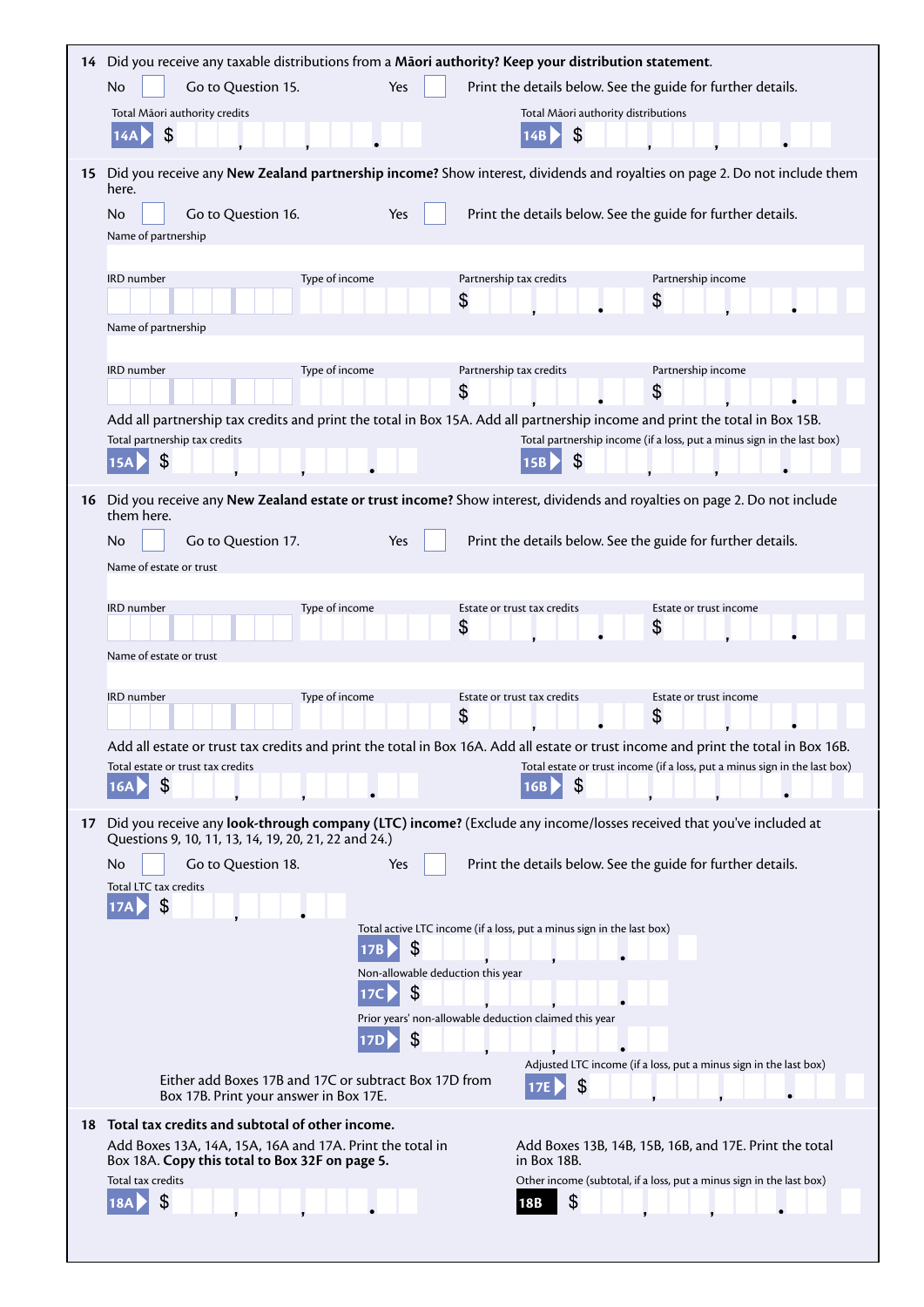| 19  | Did you receive any income or incur any expenditure from residential property?                                                                                    |  |  |  |  |
|-----|-------------------------------------------------------------------------------------------------------------------------------------------------------------------|--|--|--|--|
|     | Print the totals below. See the guide for further details.<br>Go to Question 20.<br>Yes<br>No                                                                     |  |  |  |  |
|     | Select which method you are using<br>(tick one) Portfolio<br>Individual<br>Combination                                                                            |  |  |  |  |
|     | Total residential income<br>Residential rental deductions                                                                                                         |  |  |  |  |
|     | \$<br>\$<br>19A<br>19B                                                                                                                                            |  |  |  |  |
|     | Excess residential rental deductions brought forward<br>Residential rental deductions claimed this year                                                           |  |  |  |  |
|     | \$<br>\$<br>19C                                                                                                                                                   |  |  |  |  |
|     | Excess residential rental deductions carried forward<br>Net residential income - if a loss, put a minus sign in the last box                                      |  |  |  |  |
|     | \$<br>\$<br>19E<br>19F                                                                                                                                            |  |  |  |  |
| 20. | Did you incur any interest from residential property?                                                                                                             |  |  |  |  |
|     | Go to Question 21.<br>Yes<br>Print the totals below. See the guide for further details.<br>No                                                                     |  |  |  |  |
|     | Total interest on residential property<br>Interest expense claimed                                                                                                |  |  |  |  |
|     | \$<br>\$<br><b>20A</b><br><b>20B</b>                                                                                                                              |  |  |  |  |
|     | Reason for interest expense claimed                                                                                                                               |  |  |  |  |
|     | $ 20C\rangle$<br>A Māori exempt company or not a residential land company<br>New build exemption                                                                  |  |  |  |  |
|     | Certain schedule 15 exclusions or property not in NZ<br>Development or land business exemption                                                                    |  |  |  |  |
|     | Loans drawn down prior to 27 March 2021 or interest<br>Emergency, transitional, social or council housing                                                         |  |  |  |  |
|     | incurred before 1 October 2021                                                                                                                                    |  |  |  |  |
| 21  | Did you receive any other New Zealand rents? Do not include any income already shown at Question 19.                                                              |  |  |  |  |
|     | No<br>Go to Question 22.<br>Yes<br>Print your net rents below. See the guide for further details.                                                                 |  |  |  |  |
|     | Net rents (if a loss, put a minus sign in the last box)                                                                                                           |  |  |  |  |
|     |                                                                                                                                                                   |  |  |  |  |
| 22  | Did you receive income from self-employment in New Zealand?                                                                                                       |  |  |  |  |
|     | Go to Question 23.<br>No<br>Print details here. See the guide for further details.<br>Yes                                                                         |  |  |  |  |
|     | Net self-employed income (if a loss, put a minus sign in the last box)                                                                                            |  |  |  |  |
|     |                                                                                                                                                                   |  |  |  |  |
|     | 23 Did you receive any <b>income from taxable property sales/disposals</b> not already included elsewhere in the return? (Do not<br>include any bright-line loss) |  |  |  |  |
|     | Go to Question 24.<br>Print your details below. See the guide for further details.<br>No<br>Yes                                                                   |  |  |  |  |
|     | Residential land withholding tax (RLWT) credit<br>Profit/loss from sale of property - if a loss, put a minus sign in the last box                                 |  |  |  |  |
|     | \$<br>\$<br>23A<br>23B                                                                                                                                            |  |  |  |  |
| 24  | Did you receive any government subsidy? Do not include subsidy amounts here which have been included in the NZ income                                             |  |  |  |  |
|     | with tax deducted section of your return.                                                                                                                         |  |  |  |  |
|     | Go to Question 25<br>No<br>Yes<br>Print the details here. See the guide for further details.<br><b>Total Government subsidies</b>                                 |  |  |  |  |
|     |                                                                                                                                                                   |  |  |  |  |
| 25  | Did you receive any other income, (including PIE income - see the guide for further details) from New Zealand?                                                    |  |  |  |  |
|     | Go to Question 26.<br>Print the details and total below. See the guide for further details.<br>Yes<br>No                                                          |  |  |  |  |
|     |                                                                                                                                                                   |  |  |  |  |
|     | Put name of payer above and type of income below<br>Any other income (if a loss, put a minus sign in the last box)                                                |  |  |  |  |
|     | \$                                                                                                                                                                |  |  |  |  |
|     | Name of payer                                                                                                                                                     |  |  |  |  |
|     |                                                                                                                                                                   |  |  |  |  |
| 26  | Total other income (if a loss, put a minus sign in the last box)<br>Total other income                                                                            |  |  |  |  |
|     | \$<br>26<br>Add Boxes 18B, 19E, 21, 22, 23B, 24 and 25. Print the total in Box 26.                                                                                |  |  |  |  |
|     |                                                                                                                                                                   |  |  |  |  |
|     |                                                                                                                                                                   |  |  |  |  |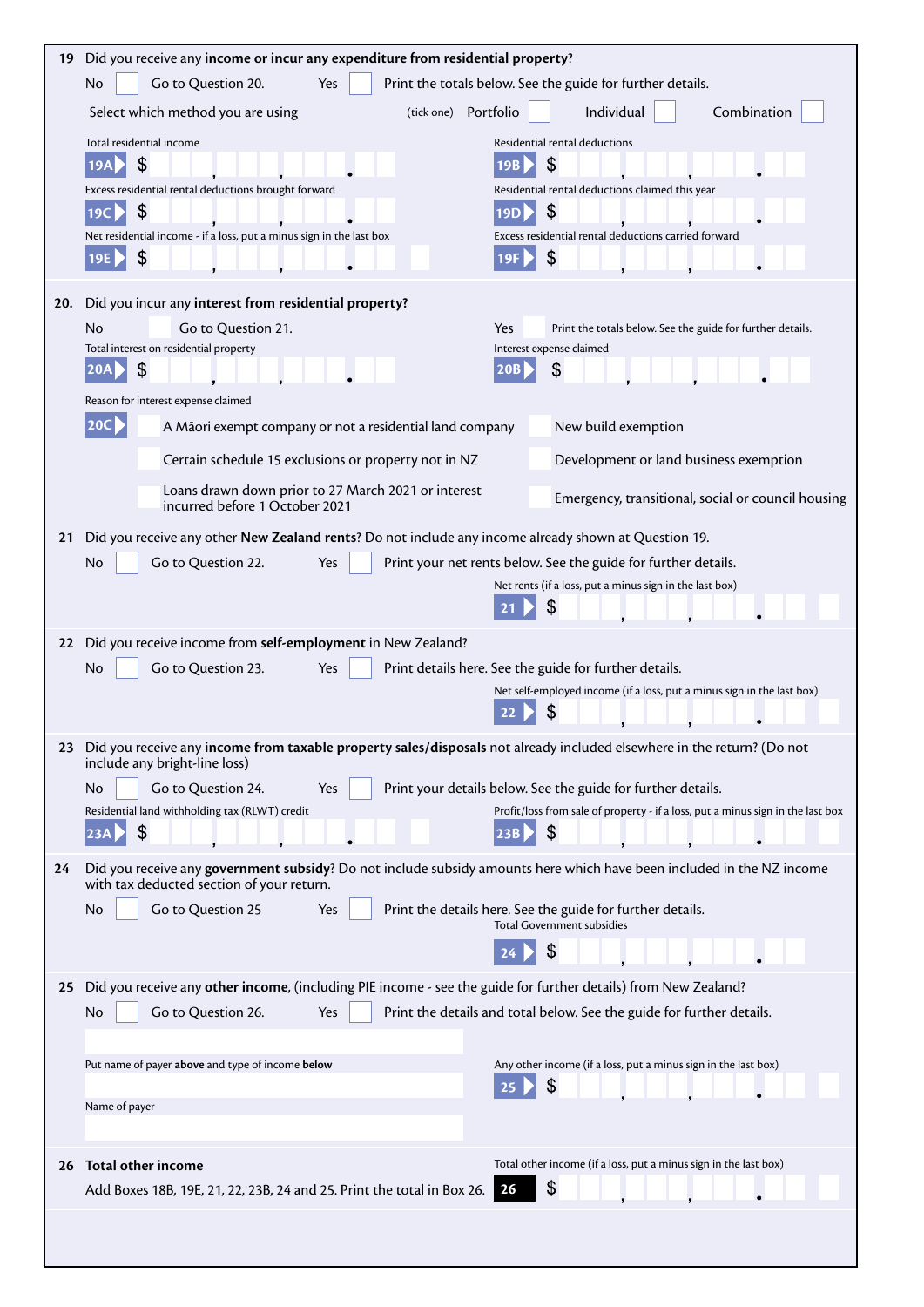|    | 27 Are you claiming other expenses against your income? Note: If you've claimed expenses somewhere else in the return, do not<br>show them here.                     |                                                                                                                             |
|----|----------------------------------------------------------------------------------------------------------------------------------------------------------------------|-----------------------------------------------------------------------------------------------------------------------------|
|    | Go to Question 28.<br>No<br>Yes                                                                                                                                      | Print the details and total below. See the guide for further details.                                                       |
|    | If you paid someone to complete your return, print that person's name in the<br>panel below.                                                                         | Total other expenses                                                                                                        |
|    |                                                                                                                                                                      | \$<br>27                                                                                                                    |
| 28 | Income after expenses                                                                                                                                                | Income after expenses (if a loss, put a minus sign in the last box)                                                         |
|    | Subtract Box 27 from Box 26. Print your answer in Box 28.                                                                                                            | $\boldsymbol{\theta}$<br>28                                                                                                 |
|    | 29 Are you claiming net losses brought forward?                                                                                                                      |                                                                                                                             |
|    | N <sub>o</sub><br>Go to Question 30.<br>Yes                                                                                                                          | Print the loss amounts below. See the guide for further details.                                                            |
|    | Amount brought forward<br>\$<br> 29A                                                                                                                                 | Amount claimed this year<br>\$                                                                                              |
|    |                                                                                                                                                                      |                                                                                                                             |
| 30 | Your taxable income<br>Subtract Box 29B from Box 28. Print your answer in Box 30.<br>Copy this total to Box 32A.<br>If this amount is a loss, print 0.00 in Box 32A. | Taxable income (if a loss, put a minus sign in the last box)<br>\$<br>30                                                    |
|    | <b>Tax credits</b>                                                                                                                                                   |                                                                                                                             |
| 31 | Did you work in New Zealand at any time from 1 April 2021 to 31 March 2022?                                                                                          |                                                                                                                             |
|    | No<br>Go to Question 32.<br>31<br>Yes                                                                                                                                | You may be entitled to a tax credit. Please answer the questions below<br>so we can work out the amount of your tax credit. |
|    | Print the amount of income earned.                                                                                                                                   | \$                                                                                                                          |
|    | Print the number of weeks and days you worked in New Zealand<br>to earn this income.                                                                                 | weeks<br>days                                                                                                               |
|    | Print the dates you arrived in and left New Zealand below.<br>Period from                                                                                            |                                                                                                                             |
|    |                                                                                                                                                                      | to                                                                                                                          |
|    | Day<br>Month<br>Year                                                                                                                                                 | Day<br>Month<br>Year                                                                                                        |
|    | We will work out any tax credits you are entitled to and show them on your notice of assessment.                                                                     |                                                                                                                             |
|    | <b>Tax calculation</b>                                                                                                                                               |                                                                                                                             |
|    | 32 Calculate your tax here                                                                                                                                           |                                                                                                                             |
|    | Copy your taxable income from Box 29 to Box 32A.                                                                                                                     | \$<br>32A                                                                                                                   |
|    | To work out the tax on your other income use the "Tax on annual<br>income calculator" on our website or refer to the guide.<br>Print your answer in Box 32B.         | $\frac{2}{3}$<br>32B                                                                                                        |
|    | Copy your total NRWT from Box 12C to Box 32C.                                                                                                                        | \$<br>32C                                                                                                                   |
|    | Add Box 32B and Box 32C and print your answer in Box 32D.                                                                                                            | \$<br>32D                                                                                                                   |
|    | Copy your total tax credits from Box 12A to Box 32E.                                                                                                                 | \$<br>32E                                                                                                                   |
|    | Copy your total tax credits from Box 18A to Box 32F.                                                                                                                 | \$<br>32F                                                                                                                   |
|    | Copy any residential land withholding tax credit from Box 22A<br>to Box 32FA.                                                                                        | \$<br><b>32FA</b>                                                                                                           |
|    | Add Boxes 32E, 32F and 32FA and print the total in Box 32G.                                                                                                          | \$<br>32G                                                                                                                   |
|    | Subtract Box 32G from Box 32D and print your answer in Box 32H.                                                                                                      | \$<br>32H                                                                                                                   |
|    | If Box 32G is larger than Box 32D the difference is a credit.<br>If Box 32D is larger than Box 32G the difference is a debit.<br>This is your residual income tax.   | (Tick one)<br>Credit<br><b>Debit</b>                                                                                        |
|    | Print any 2021 provisional tax paid in Box 32I.                                                                                                                      | \$<br><b>321</b>                                                                                                            |
|    | If Box 32H is a credit, add Box 32H and Box 32I. Print your answer<br>in Box 32J.                                                                                    | \$<br>321                                                                                                                   |
|    | If Box 32H is a debit, subtract Box 32I from Box 32H. Print your<br>answer in Box 32J.<br>If Box 32I is larger than Box 32J the difference is your refund.           |                                                                                                                             |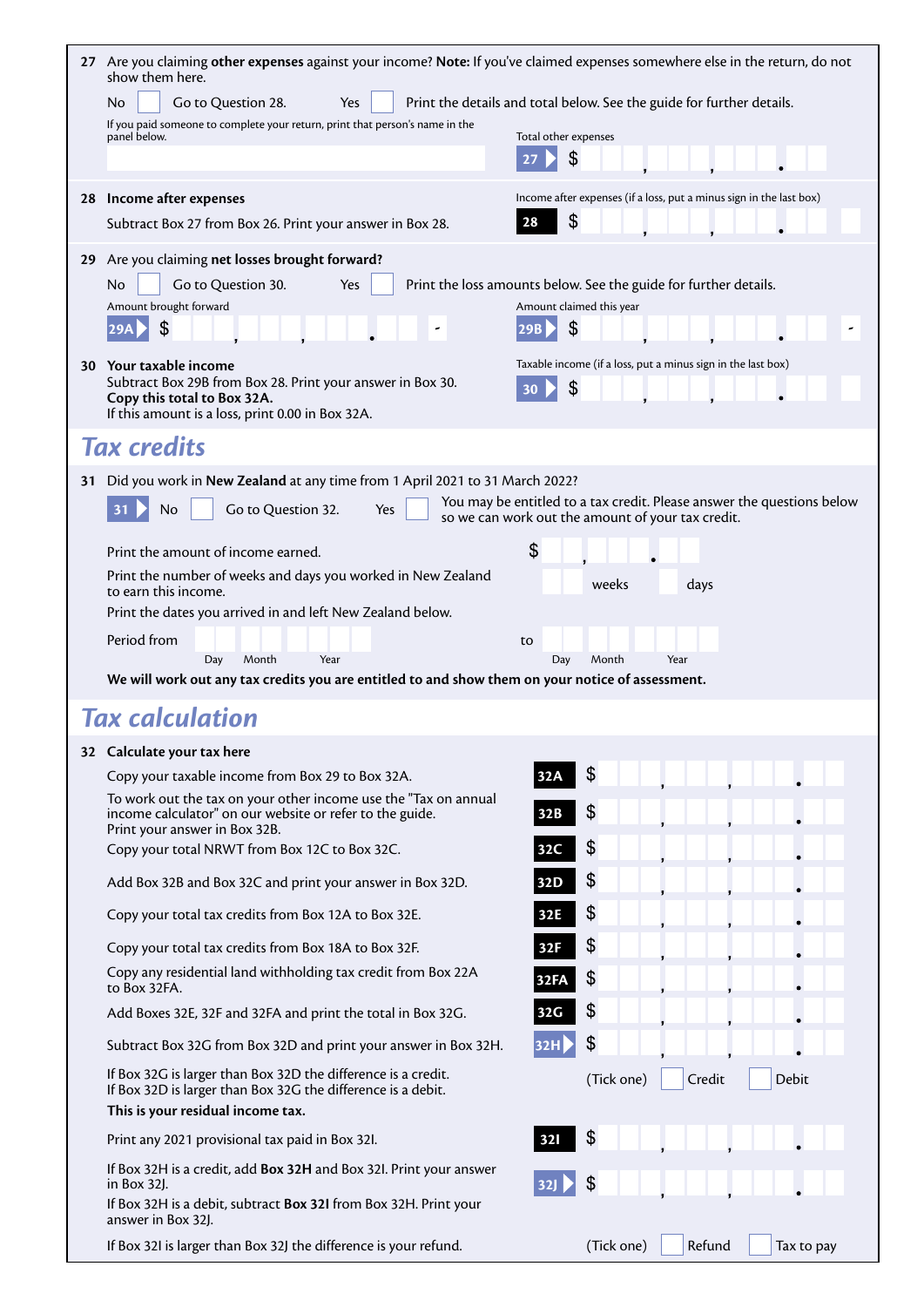| <b>Refunds and/or transfers</b>                                                                                                                                                                                                                                                                                                                                                                                                                                                                                                                                                                                                                                                                                                                                                                                                                                                                                                                                                                                                                                                                                |  |  |  |  |
|----------------------------------------------------------------------------------------------------------------------------------------------------------------------------------------------------------------------------------------------------------------------------------------------------------------------------------------------------------------------------------------------------------------------------------------------------------------------------------------------------------------------------------------------------------------------------------------------------------------------------------------------------------------------------------------------------------------------------------------------------------------------------------------------------------------------------------------------------------------------------------------------------------------------------------------------------------------------------------------------------------------------------------------------------------------------------------------------------------------|--|--|--|--|
| 33 Getting a refund - how do you want it paid?<br>\$<br><b>33A</b><br>Copy your refund from Box 32J to Box 33A.<br>Do you want the refund transferred:<br>\$<br>to your 2023 provisional tax? Print the amount in Box 33B.<br>33B<br>to someone else's income tax account?<br>No<br>Yes<br>33C<br>Are you "associated"? See the guide for further details.<br>Name of taxpayer receiving your refund<br>Their IRD number<br>33D<br>\$<br>Year ended 31 March<br>Amount<br><b>33E</b><br>If you want your:<br>• refund transferred to another period or tax type<br>• overpaid 2023 provisional tax transferred to pay your 2022 residual income tax debt<br>staple a note to the top of the front page of this return.<br>Subtract 33B and 33E from Box 33A. Print your answer in Box 33F.<br>\$<br>33F<br>This is your balance, which is the amount we will refund.<br>The fastest and safest way to receive your refund is by direct credit to your New Zealand bank account.<br>Check the bank account number is preprinted at Question 7. If your New Zealand bank account is not preprinted include it at |  |  |  |  |
| Question 7.                                                                                                                                                                                                                                                                                                                                                                                                                                                                                                                                                                                                                                                                                                                                                                                                                                                                                                                                                                                                                                                                                                    |  |  |  |  |
| <b>2023 provisional tax</b>                                                                                                                                                                                                                                                                                                                                                                                                                                                                                                                                                                                                                                                                                                                                                                                                                                                                                                                                                                                                                                                                                    |  |  |  |  |
| 34 Is the amount in 32H more than \$5,000?<br>Go to Question 35.<br>You may have to pay 2023 provisional tax. Refer to the guide, then print the<br>No<br>Yes<br>details below.<br>Print the option used (S, E or R) in Box 34A.<br>34B<br>Print your 2023 provisional tax payable in Box 34B.                                                                                                                                                                                                                                                                                                                                                                                                                                                                                                                                                                                                                                                                                                                                                                                                                 |  |  |  |  |
| 35 Is this return for a part-year?<br>Refer to the guide and tick the situation below that applies to you.<br>Go to Question 36.<br>Yes<br>No.<br>35A<br>You left New Zealand permanently (for more than 325 days)<br>You were declared bankrupt<br>This return is for a deceased person to the date of their death<br>Your balance date changed during the year.<br>From<br>to<br>Print the start and end dates the return is<br> 35B <br><b>35C</b><br>for in the spaces provided<br>Day<br>Month<br>Year<br>Day<br>Month<br>Year                                                                                                                                                                                                                                                                                                                                                                                                                                                                                                                                                                            |  |  |  |  |
| 36 If you have ever lived in New Zealand,<br>print the date you left New Zealand<br>Month<br>Year<br>Day<br>and how long you plan to be away.                                                                                                                                                                                                                                                                                                                                                                                                                                                                                                                                                                                                                                                                                                                                                                                                                                                                                                                                                                  |  |  |  |  |
| <b>Notice of assessment and declaration</b> See the guide for further information.                                                                                                                                                                                                                                                                                                                                                                                                                                                                                                                                                                                                                                                                                                                                                                                                                                                                                                                                                                                                                             |  |  |  |  |
| 37 Please read and sign the following:<br>The information in this return is true and correct and represents my assessment for the year ended 31 March 2022 as required<br>under the Tax Administration Act 1994.<br>Signature<br>There are penalties for not completing a tax return<br>or for filing a false return. See the guide for further                                                                                                                                                                                                                                                                                                                                                                                                                                                                                                                                                                                                                                                                                                                                                                |  |  |  |  |
| details.<br>Date<br>Please make a copy of this return for your own records.                                                                                                                                                                                                                                                                                                                                                                                                                                                                                                                                                                                                                                                                                                                                                                                                                                                                                                                                                                                                                                    |  |  |  |  |

| <b>RESET FORM</b> |  |  |  |
|-------------------|--|--|--|
|                   |  |  |  |